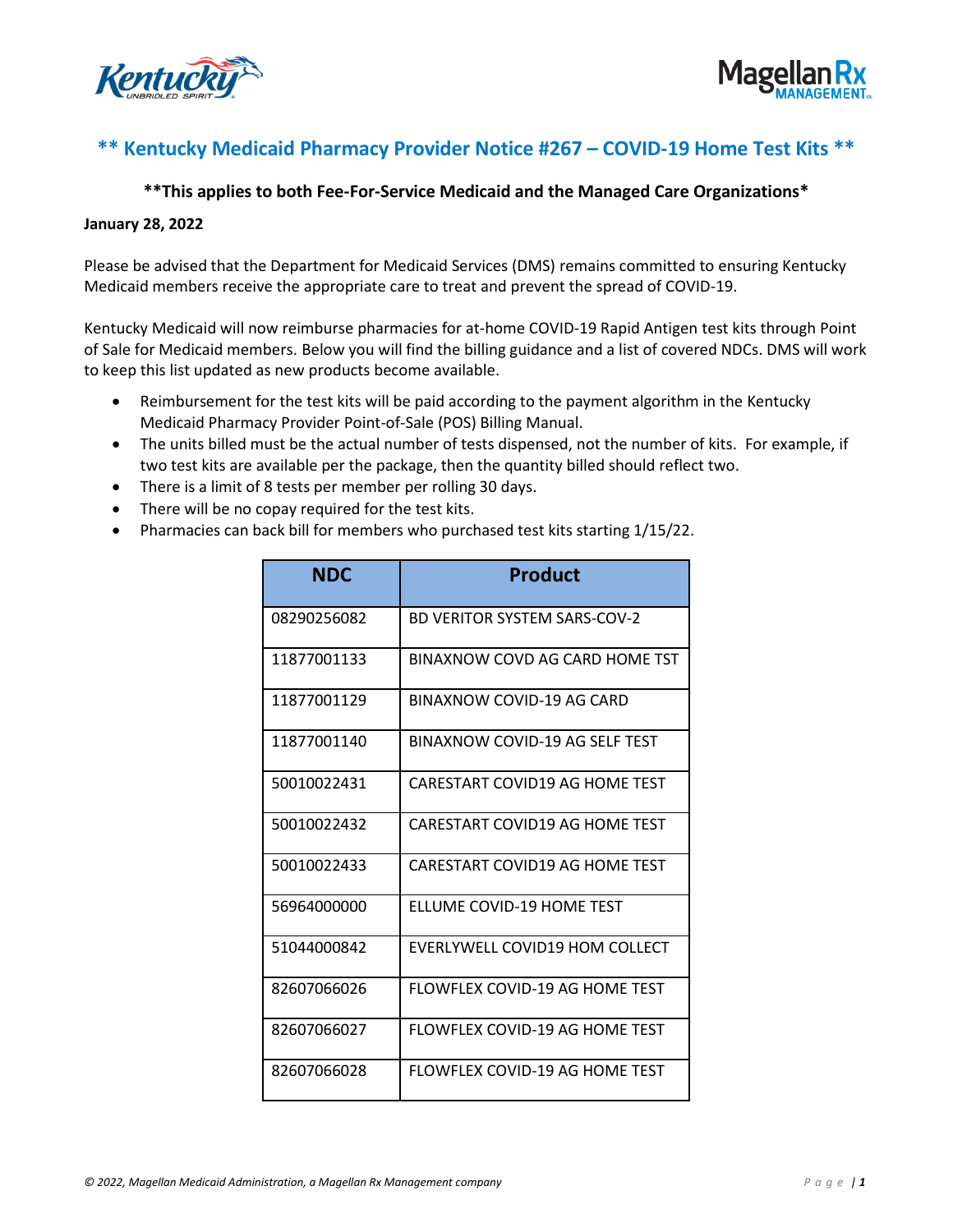



| 82607066047 | FLOWFLEX COVID-19 AG HOME TEST        |  |
|-------------|---------------------------------------|--|
| 11877001126 | ID NOW COVID-19 TEST KIT              |  |
| 56362000589 | <b>IHEALTH COVID-19 AG RAPID TEST</b> |  |
| 56362000590 | <b>IHEALTH COVID-19 AG RAPID TEST</b> |  |
| 56362000596 | <b>IHEALTH COVID-19 AG RAPID TEST</b> |  |
| 08337000158 | <b>INTELISWAB COVID-19 RAPID TEST</b> |  |
| 10055097004 | LUCIRA CHECK-IT COVID-19 TEST         |  |
| 00042022224 | PIXEL COVID19 HOME COLLECT KIT        |  |
| 14613033967 | <b>QUICKVUE AT-HOME COVID-19 TEST</b> |  |
| 14613033968 | <b>QUICKVUE AT-HOME COVID-19 TEST</b> |  |
| 14613033972 | <b>QUICKVUE AT-HOME COVID-19 TEST</b> |  |
| 14613033937 | <b>QUICKVUE SARS ANTIGEN TEST</b>     |  |
| 14613033908 | SOFIA SARS ANTIGEN FIA TEST           |  |
| 14613033922 | SOFIA2 FLU-SARS ANTIGEN FIA           |  |
| 08290256088 | <b>VERITOR SARS-COV-2 AND FLU A-B</b> |  |

Thank you for assisting Kentucky Medicaid members in accessing COVID-19 test kit coverage by following the above billing guidance. Please contact the Kentucky Magellan Medicaid Administration team at [kyproviders@magellanhealth.com](mailto:kyproviders@magellanhealth.com) for Fee-For-Service concerns and MedImpact at [KYMCOPBM@medimpact.com](mailto:KYMCOPBM@medimpact.com) for managed care concerns.

Sincerely,

ShaLeigh Hammons

ShaLeigh Hammons, CPhT Account Manager I [kyproviders@magellanhealth.com](mailto:kyproviders@magellanhealth.com)